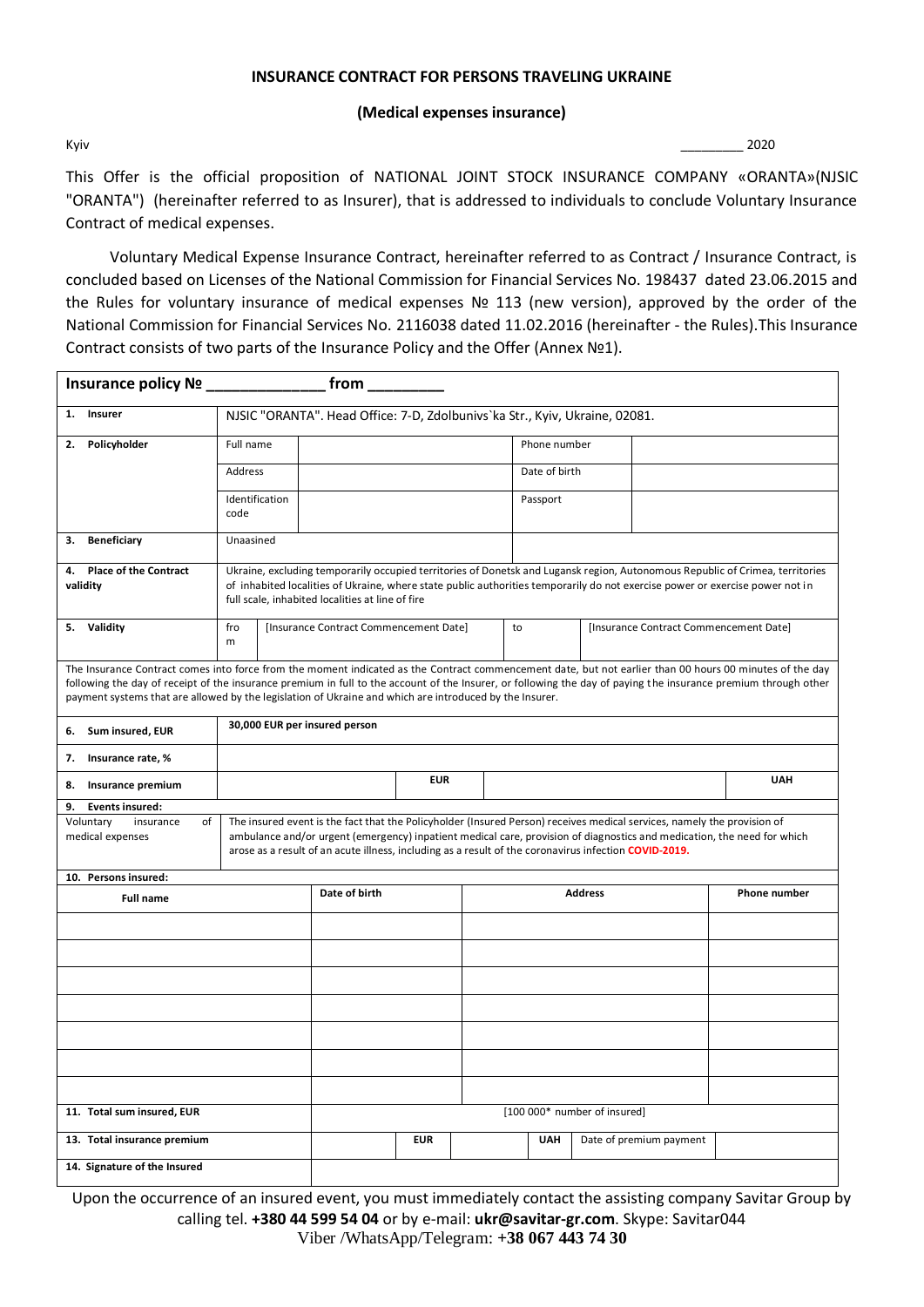Annex №1 to the Insurance Contract for Persons Traveling to Ukraine

#### **1. The subject of the contract**

1.1. The subject of the Contract is property interests that do not contradict the Law and are related to the life, health and ability to work of the Insured (Insured Persons).

1.2. Insured persons — individuals, citizens of foreign countries, up to and including the age of 70, in whose favor the contract has been concluded.

1.3. Under the Contract, the costs of medical and other services provided to the Policyholder (Insured Person) during the trip to Ukraine upon the occurrence of events provided for in this Contract shall be reimbursed.

1.4. The insured event is the actual provision of medical and other services to the Policyholder (Insured Person) on the territory of Ukraine, in accordance with p. 2. Of the Offer, provided for in clause 2 of the Contract, as a result of a sudden illness or accident threatening the life and/or health of the Insured (Insured Person).

#### **2. Insured events**

2.1. Services provided by the Insurance Program:

2.1.1. Urgent outpatient treatment at the pre-hospital stage and/or in an outpatient setting, in the day patient department of a medical institution (doctor's visit, examination and consultation, urgent diagnostic tests, outpatient surgery, therapeutic treatment, purchase of medication) urgent hospitalization — urgent research, therapeutic treatment in a hospital, medical personnel services;

2.1.2. Hotel services (cost of staying in a standard-type ward, intensive care ward, emergency treatment room, medical care prescribed by a doctor, purchase of medication), including covering the costs of isolation of the Insured and persons who were in close contact with the Insured;

2.1.3. Purchase of medicines prescribed by a doctor for emergency care;

2.1.4. Diagnosis for COVID-19 of persons who were in close contact with the Insured person in case of detection of COVID-19 infection of the Insured person.

2.1.5. Emergency dental care — dental services provided to the Policyholder (Insured person) for medical reasons within the established limits of liability: in case of acute toothache that requires the provision of emergency dental care — the equivalent of 150 Euro.

2.1.6. Emergency obstetric care provided to the Policyholder (Insured person) for medical reasons in case of a threat to the life and health of the Policyholder (Insured person), provided that the period of pregnancy of the Policyholder (Insured person) was up to 29 (twenty nine) weeks

2.1.7. Transportation of the Policyholder (Insured Person), in case of clinical need, for medical reasons, to a hospital or a doctor who is in the immediate vicinity, by an ambulance or other vehicle;

2.1.8. Hotel services (the cost of staying in a standard-type ward, an intensive care ward, an emergency treatment room), medical manipulations prescribed by the attending doctor, payment for medication), on the basis of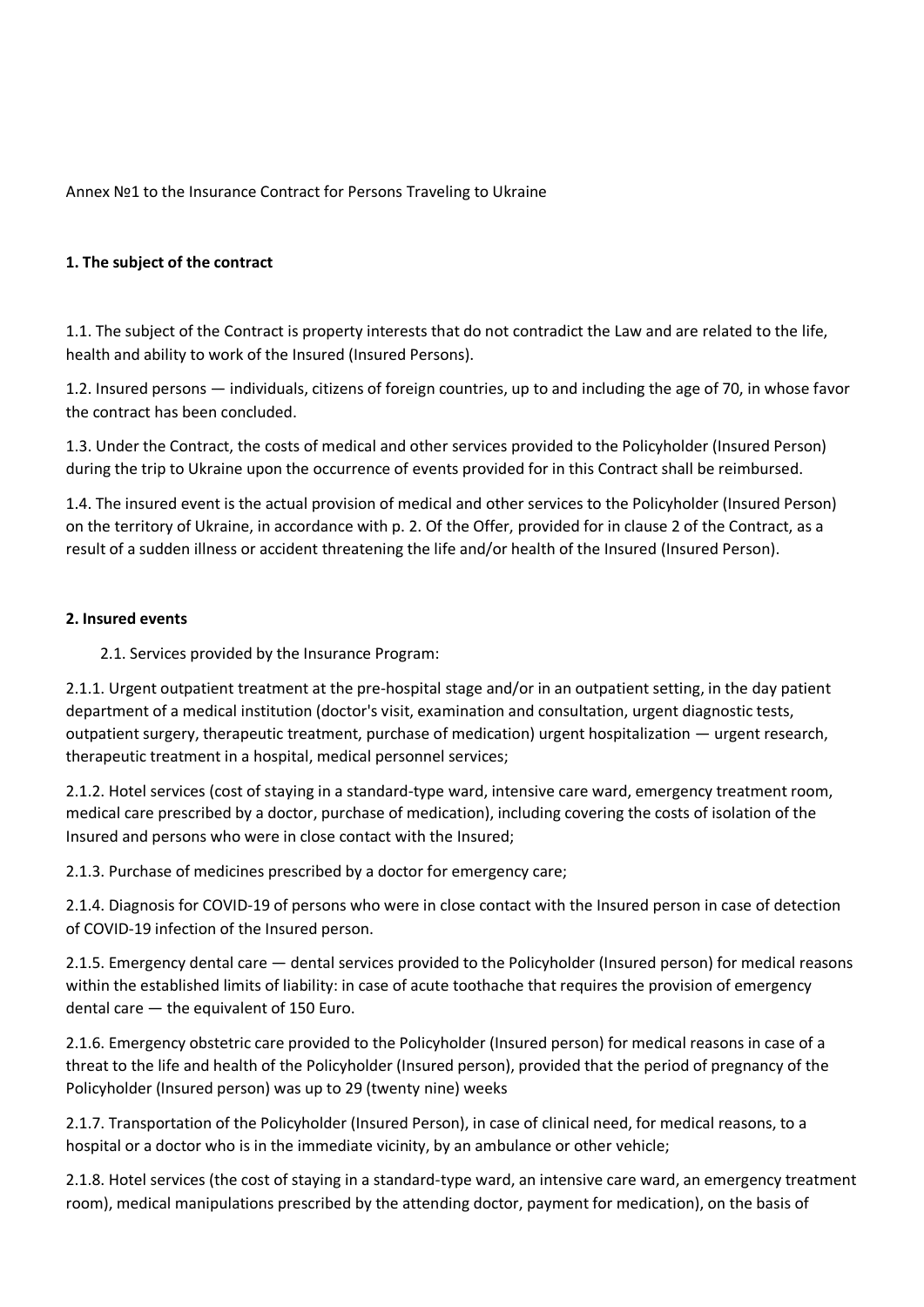infectious departments of state/departmental clinics or observation in case of an asymptomatic course of the disease (COVID-19);

2.1.9. Repatriation of the Policyholder (Insured Person) transportation, with the necessary medical escort (if such escort is prescribed by a doctor and agreed with the Assistance Company) from the location of this person to the place of his permanent residence;

2.1.10. The decision on the necessity and possibility of repatriation, as well as on the choice of the means of its implementation and the route, is made by the Insurer in agreement with the Assistance Company, the medical institution and the doctor of the Policyholder (Insured person);

2.1.11. Repatriation of the Policyholder's (Insured person's) body in the event of his/her death as a result of an accident or sudden illness, to his/her place of permanent residence, or burial (cremation) of the Policyholder's (Insured person's) body at a location outside the country (place) of permanent residence of the Policyholder (Insured Person). All activities for the provision of these services are organized exclusively by the Assistance Company, in agreement with the Insurer;

2.1.12. The final destination of the repatriation route is determined by agreement of the parties to the Contract. In particular, it can be an airport in the place of permanent residence where the coffin with the body of the deceased arrives, or a customs point in the place of permanent residence close to its border.

2.1.13. To organize repatriation, the relatives of the deceased must, as soon as possible, provide the Insurer with duly executed documents confirming their relationship with the Policyholder (Insured person), as well as a statement — confirmation of their readiness to claim the body of the deceased after transporting the coffin, where the Policyholder (insured person) permanently resided.

2.2. The Insurance Company recognizes incurred medical expenses as the insured event in case of injury to the Policyholder (Insured Person) which was the result of Active leisure — irregular exercise by the Policyholder (Insured Person) of any sport and physical activities, including:

- Cycling, riding ATV, buggy, electric scooters, gyroscooters, etc. at a speed of not more than 15 km per hour;
- Riding a horse, camel, elephant;
- Banjo, rope jumping;
- Hiking;
- Water park, safari;
- Beach soccer, volleyball;
- Swimming in the pool and open water;
- Fishing, hunting.

3. Acts of the Policyholder (Insured person) upon the occurrence of an insured event

3.1. Upon the occurrence of an event with the Insured person that can be recognized as an insured event, the Insured person immediately applies to the medical institutions of the Ministry of Health of Ukraine or the Insurance company (Savitar Assistance company tel. +380 44 599 54 04 or by e-mail: ukr @ savitar- gr.com) to diagnose the disease.

3.2. If the Insured Person is diagnosed with coronavirus infection COVID-2019 by the medical institutions of the Ministry of Health of Ukraine, the Insurance company must be urgently notified.

3.3. The insurer will arrange treatment for the Insured person.

3. 4. If the Insured Person made payment for medical services related to treatment, including COVID-19 be himself/herself, he/she may apply to the Insurer to reimburse the costs incurred. In this case, after the completion of the treatment, the Policyholder (Insured person), within 30 days, submits a package of documents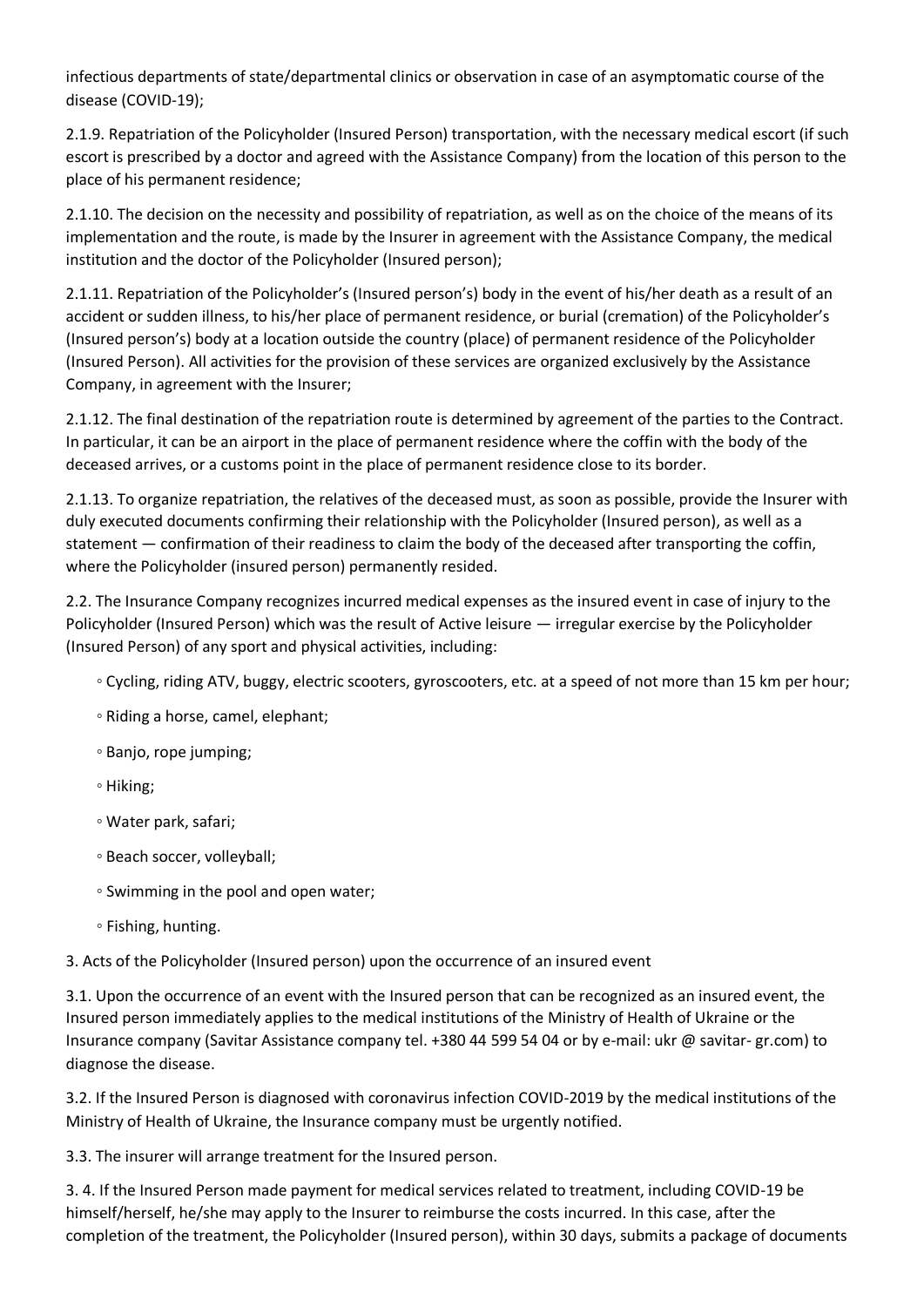(an application for an insurance payment, a copy of an identity document of the payment recipient, an extract from the medical history, discharge epicrisis, which indicates the diagnosis, terms of treatment, list of medications, dosages and quantities, fiscal receipts or cash receipt vouchers, settlement receipts with the service description and its paid cost) to receive insurance compensation.

## **4. Exclusion from Insured events**

4.1. The Insurer does not make insurance payments for the costs of the Policyholder (Insured person) related to the provision of such medical and other services:

4.1.1. Medical care in case of exacerbation of the disease, which was treated or required treatment in the previous 6 (six) months before the date of travel. The exception is cases when the exacerbation of this disease is associated with an acute mortal danger to the life of the Policyholder (Insured person) or may lead to permanent disability. At the same time, a prerequisite for reimbursement of medical expenses by the Insurer is confirmation by the Assistance Company of the critical condition of the Policyholder (Insured person);

4.1.2. Provision of dental care, except for anesthetic treatment and filling of only natural teeth in the cases specified in clause 2.1.5. or the Contract;

4.1.3. An abortion (except when it is necessary due to an accident or sudden illness), as well as the provision of medical services related to pregnancy, its complications and childbirth, starting from the 29th week of pregnancy;

4.1.4. Injuries while playing sports at a professional level — regular activities by the Policyholder (Insured person) in any kind of sports, and/or irregular physical exercises with extreme stress, including:

- •Snowboarding and skiing;
- Rafting;
- Surfing;
- Jumping from a height;
- Mountaineering and rock climbing;
- Acrobatics;
- Jumping into the water;
- Diving;
- Riding a bicycle, ATV, buggy, electric scooter, hoverboard, etc. at a speed of more than 15 km per hour.

4.1.5. Scheduled consultations and examination during pregnancy, regardless of the gestational age;

4.1.6. Treatment of nervous and mental diseases and their exacerbation, treatment of congenital anomalies and mental disorders, as well as relaxation and conditions, in the presence of which there is a real risk of a rapid deterioration in health;

4.1.7. Treatment of sexually transmitted diseases and diseases, predominantly sexually transmitted (including AIDS and HIV infection);

4.1.8. Treatment and diagnosis of any oncological diseases;

4.1.9. Any prosthetics, including dental;

 4.1.10. Medical examination and medical care that are not related to a sudden illness or accident, and the provision of services not provided for in clause 2 of the Contract;

4.1.11. Rehabilitation therapy or physiotherapy, vaccination;

4.1.12. Operations related to cosmetic surgery;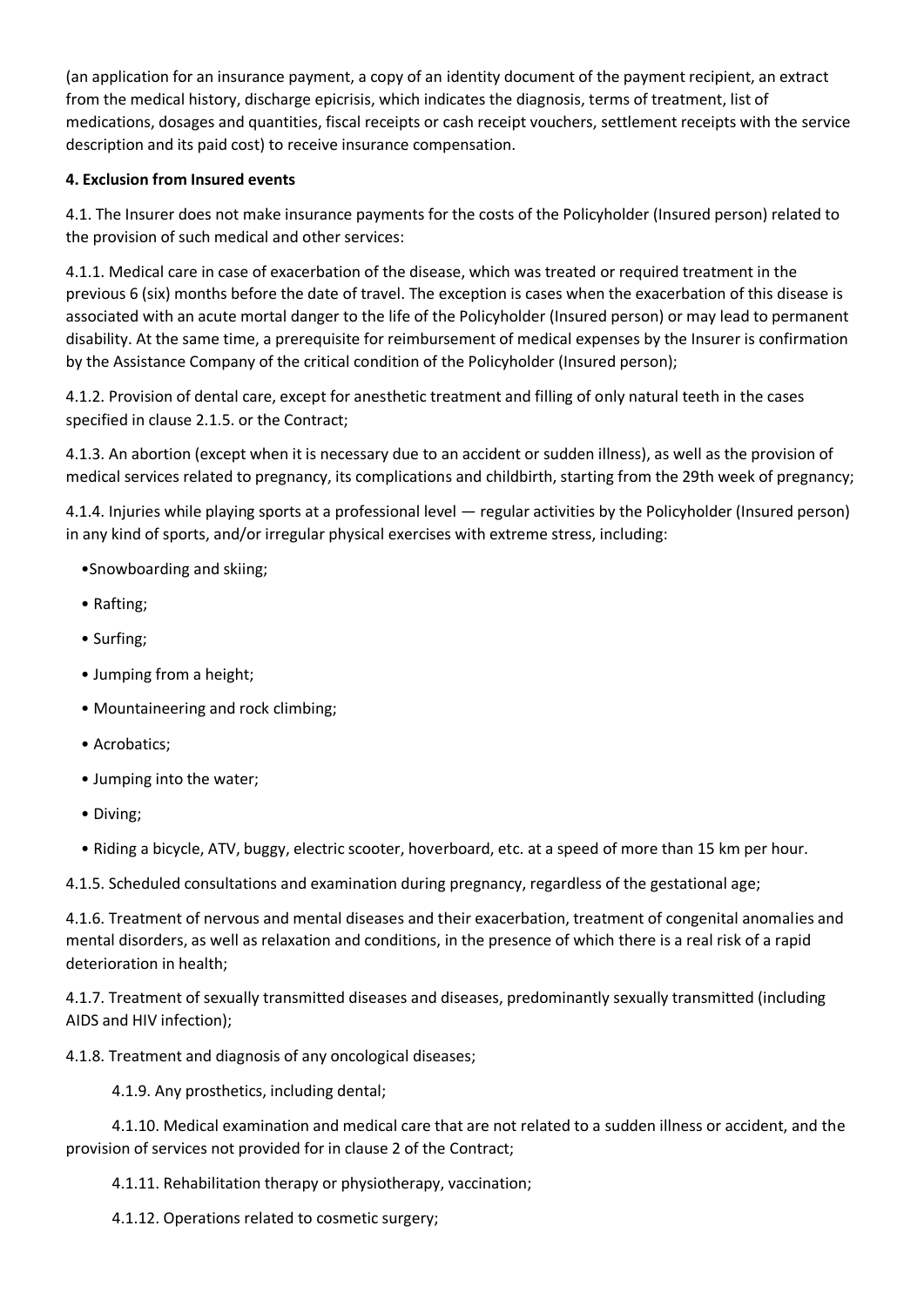4.1.13. Operations related to plastic surgery;

4.1.14. Prosthetics and organ transplantation;

 4.1.15. Provision of medical services that are not mandatory for diagnosis and treatment in the event of a sudden illness or accident;

4.1.16. Carrying out preventive vaccinations and disinfection, medical expertise;

4.1.17. Treatment of the Policyholder (Insured person) by his relatives;

4.1.18. Treatment of the Policyholder (Insured person) in a sanatorium and/or rest home;

4.1.19. Purchase and repair of aids (glasses, contact lenses, hearing aids, prostheses, crutches, walking sticks, etc.);

4.1.20. Treatment with non-traditional methods;

4.1.21. Treatment of diseases of the blood and blood-forming organs;

 4.1.22. Treatment of fungal and dermatological diseases, allergic dermatitis caused by exposure to ultraviolet radiation, first and second degree sunburns;

4.1.23. Treatment of an epidemic or pandemic disease (excluding COVID-19);

4.1.24. Treatment of acute and chronic radiation sickness;

 4.1.25. Treatment of diseases or consequences (complications) of diseases with viral hepatitis, tuberculosis;

 4.1.26. Treatment of diseases and disorders of the hearing organs, except for acute diseases of the hearing organs;

4.1.27. Expenses when the trip was made with the intention of receiving treatment;

4.1.28. Artificial insemination, infertility treatment, measures to prevent pregnancy;

4.1.29. Repatriation organized without the participation of the Assistance Company;

 4.1.30. Provision of additional comfort means and services, namely: a radio, an air conditioner, a TV set, as well as services of a hairdresser or beautician, and the like;

 4.1.31. The Insurer is not liable for compensation for moral damage caused to the Policyholder (Insured person) when he travels in Ukraine;

 4.1.32. The Contract does not apply to the territory of the place of Policyholder (Insured Person) permanent residence;

 4.1.33. The Insurer is released from the obligation to make insurance payments if the insured event occurred before Insurance Contract commencement date.

4.1.34. The Insurer does not reimburse medical expenses related to the treatment of COVID-2019 if the Insured person was not in the territory of the Insurance Contract: Ukraine, excluding temporarily occupied territories of Donetsk and Lugansk region, Autonomous Republic of Crimea, territories of inhabited localities of Ukraine, where state public authorities temporarily do not exercise power or exercise power not in full scale, inhabited localities at line of fire.

## **5. Rights and obligations of the parties**

5.1. The insurer is obliged to:

5.1.1. to acquaint the Policyholder (Insured Person) with the conditions and Rules of insurance;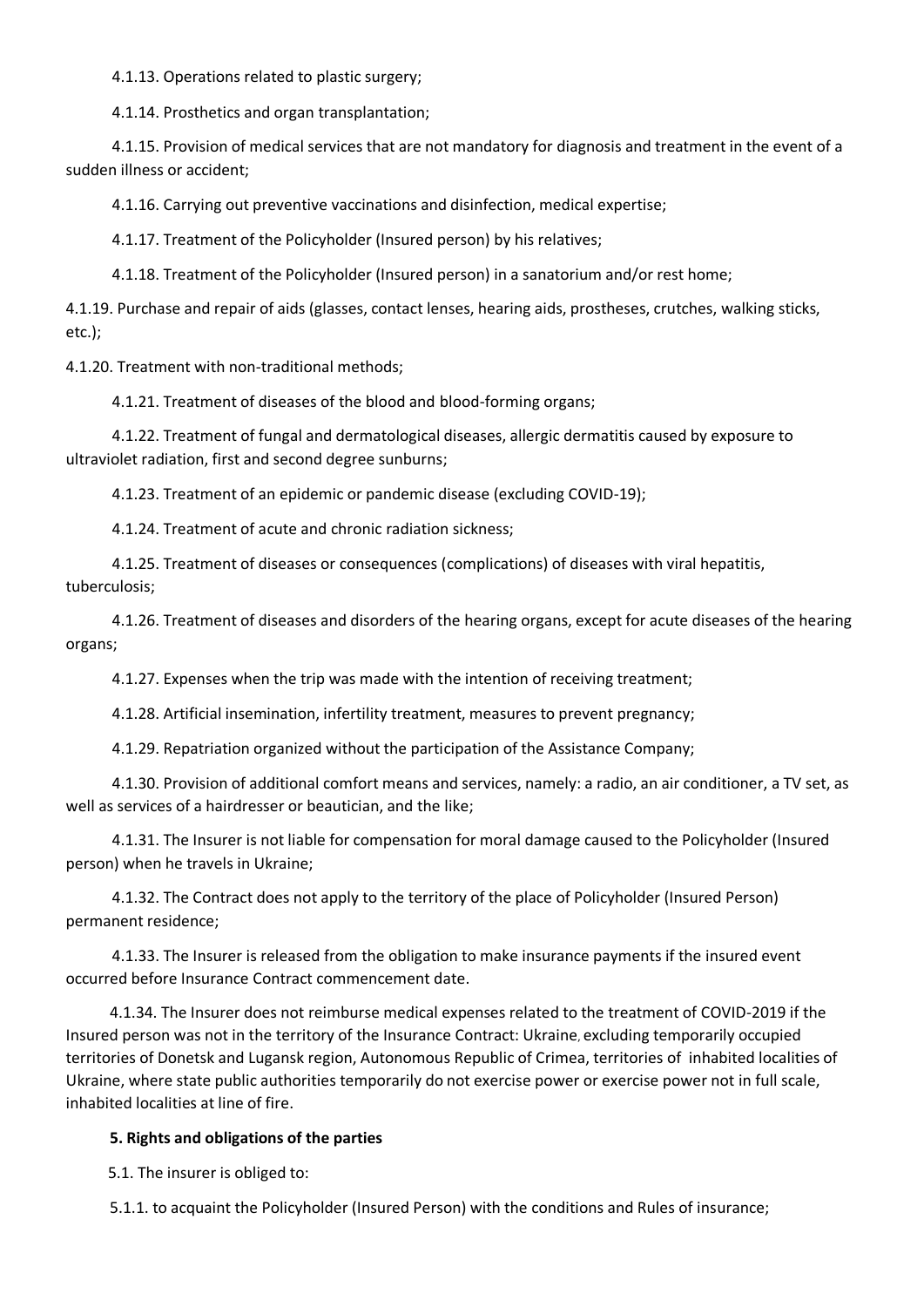5.1.2. upon the occurrence of an insured event, to make an insurance payment to the Policyholder (Insured Person) or a third party who actually paid for the services received by the (Policyholder) Insured Person within 15 (fifteen) working days after the decision on payment. The Insurer shall be liable for late payment of the insurance payment by paying a penalty to the Policyholder (Insured Person), the amount of which is equal to 0.1% of the amount owed for each day of delay;

5.1.3. not to disclose information about the Policyholder (Insured Person) and his/her property status, except in cases established by law.

5.2. The Policyholder is obliged to:

 5.2.1. When concluding the Contract, provide the Insurer with all information regarding circumstances that have a significant impact on the degree of risk, such as: contacting a person infected with COVID-2019, diagnosis of COVID-2019, and further informing him about any change in the insured risk;

 5.2.2. When concluding a Contract in favor of other persons (Insured persons) — to get their consent to conclude a Contarct in their favor, as well as acquaint them with the conditions and Rules of insurance;

5.2.3. Pay the insurance premium in full in the manner prescribed by this Contract;

 5.2.4. When concluding the Contract, inform the Insurer of other valid Contracts on this subject of the Contract;

5.2.5. Take measures to prevent and reduce losses caused as a result of an insured event occurrence;

5.2.6. In case of early termination of the Contract, return the original of the Contract (insurance policy) to the Insurer.

5.3. The insured person is obliged:

 5.3.1. Inform the Insurer about the occurrence of an event that has signs of insured, in the manner and terms provided for in the Contract;

5.3.2. Follow all the recommendations of the Insurer;

 5.3.3. Provide, at the request of the Insurer, any necessary information to establish the fact of an insured event occurrence or determine the amount of insurance payment;

5.3.4. With regards to the circumstances of the insured event, release third parties from the obligation to disclose medical and commercial secrets in relation to the Policyholder (Insured person), as well as, at the request of the Insurer, provide him with the necessary powers to receive from third parties (doctors, medical institutions, other organizations, who provided the Policyholder (Insured Person) with the services provided for by the terms of the Contract) any information related to the insured event.

5.4. The Insurer has the right:

 5.4.1. Before concluding the Contract, demand from the Policyholder (Insured Person) all the necessary information to establish the degree of insurance risk;

 5.4.2. Demand from the Policyholder (Insured Person) the information necessary to establish the circumstances of the insured event, including information constituting a commercial secret, and check the credibility of this information;

 5.4.3. To independently find out the reasons and circumstances of the insured event, and, if necessary, send requests to the competent authorities (organizations) for the provision of relevant documents and information;

 5.4.4. Refuse to make insurance payments if there are grounds for this provided for by this Contract and the legislation of Ukraine.

5.5. The Policyholder (Insured Person) has the right: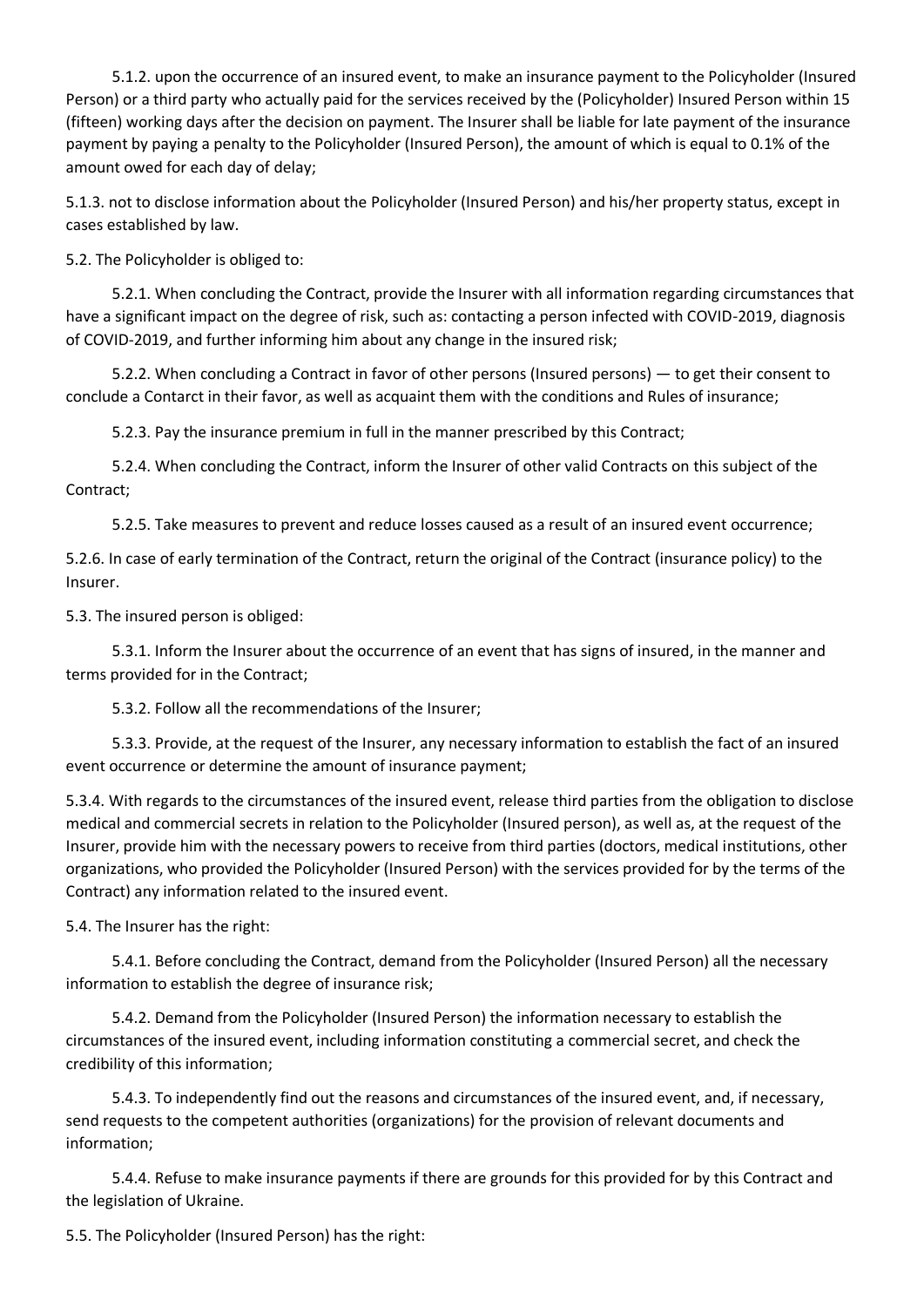5.5.1. To receive detailed information from the Insurer about the company's services provided to the Policyholder (Insured persons);

5.5.2. To amend and early terminate the Contract on the terms determined by this Contract;

 5.5.3. Receive the services provided for by the terms of this Contract, if necessary, within the insured amount and limits on reimbursement of such expenses specified in the Contract;

 5.5.4. Receive from the Insurer the amount of insurance payment in accordance with the terms of the Contract;

5.5.5. To appeal against the decision of the Insurer to refuse to carry out the insurance payment in the manner prescribed by law.

#### **6. Terms of the Contract termination**

6.1. The Contract is terminated and becomes invalid by agreement of the Parties, as well as in the following cases:

6.1.1. Expiration of the Contract.

6.1.2. The Insurer fulfills its obligations under the Contract in full.

6.1.3. Adoption of a court decision to declare the Contract invalid.

6.1.4. Liquidation of the Insurer in the manner prescribed by law.

 6.1.5. Death of the Insured person. If the insurance contract was concluded for the insurance of several people at the same time, in the event of the death of one Insured person, the contract terminates only in respect of this person.

6.1.6. In other cases provided for by the legislation of Ukraine.

6.2. Any Party shall notify the other Party in writing of its intention to early terminate the Contract no later than thirty (30) calendar days prior to the expected date of the Contract termination.

6.3. In the event of early termination of the Contract at the request of the Insurer, the Policyholder will be refunded the insurance premiums paid in full.

6.4. In the event of early termination of the Contract at the request of the Policyholder, the Insurer returns insurance payments to him/her for the period remaining until the expiration of the Contract, minus the standard cost of conducting the case in the amount of 40%, as well as the actual insurance payments made under this Contract. If the claim of the Policyholder is due to the violation by the Insurer of the terms of the Contract, the latter shall return to the Policyholder the insurance premiums paid by him/her in full.

6.5. In the event of early termination of the Contract at the request of the Insurer, the Policyholder will be refunded the insurance premiums paid in full. If the Insurer's claim is due to improper performance of the Policyholder's obligations under the Contract, the Policyholder is refunded the insurance payment for the period remaining until the expiration of the Contract, minus the standard cost of conducting the case in the amount of 40%, as well as the actual insurance payments made under this Contract.

6.6. In the event of early termination of the Contract at the request of the Policyholder, due to the failure of the Insurer to fulfill his obligations under this Contract, the insurance premiums paid by him/her are fully returned to the Policyholder.

6.7. Any amends and additions to this Contract can be made only with the mutual consent of the Parties, by drawing up an appropriate Supplementary Agreement to this Contract.

## **7. Force majeure circumstances**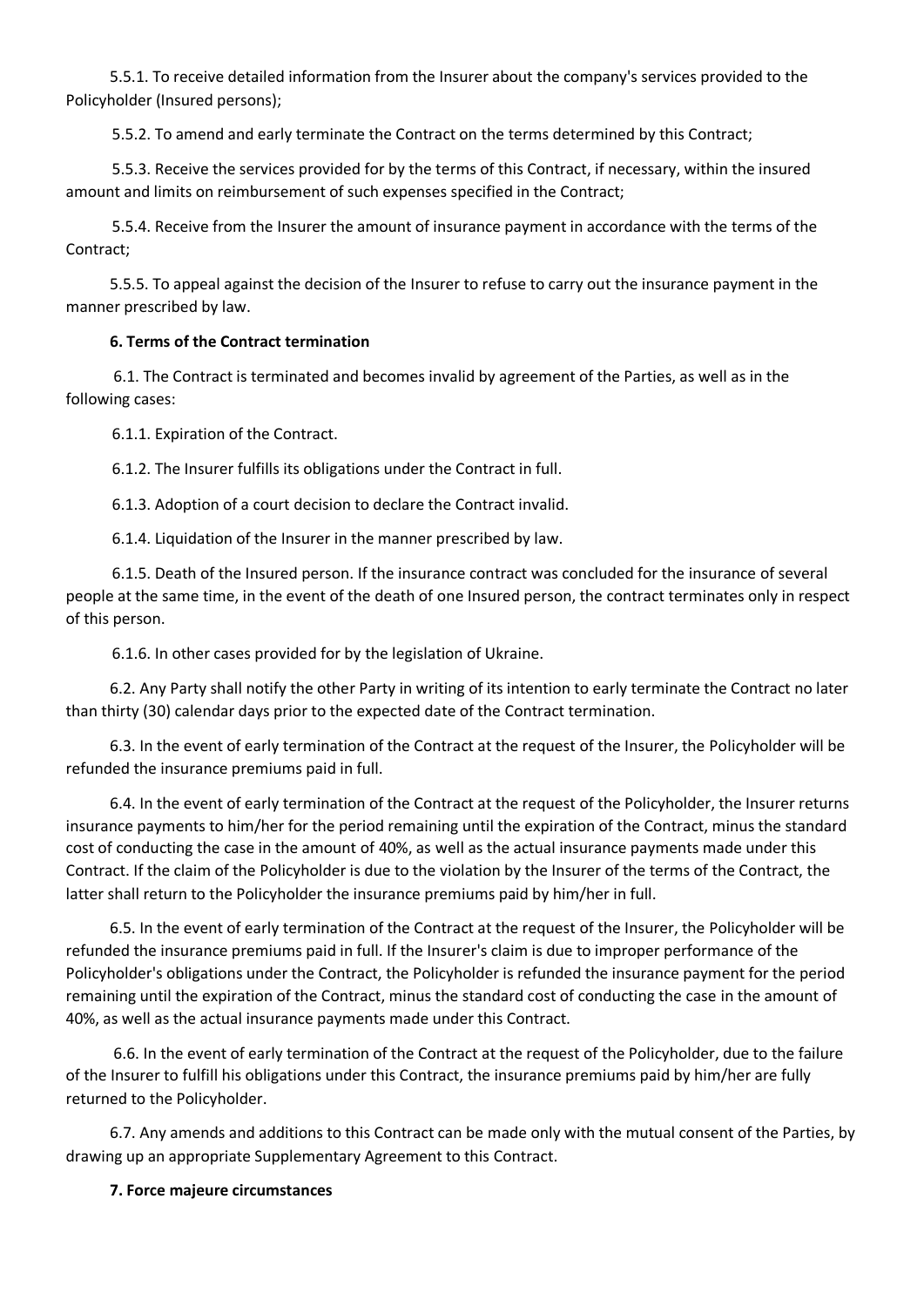7.1. The Parties are released from liability for partial or complete non-fulfillment of obligations under the Contract if they prove that non-fulfillment or improper fulfillment of their obligations is the result of force majeure circumstances, that is, extraordinary and inevitable events under these conditions, including: natural disasters, accidents, fires, civil disorders, epidemics, violations of public order, strikes, hostilities, unlawful actions of third parties, any prohibition or restriction of cash payments by the National Bank of Ukraine, the introduction of an embargo on import (export) or other circumstances, the adoption by state bodies of relevant acts that have arisen (entered into force) after the signing of the Contract and don't dependent on the will of the Parties.

7.2. In the event of force majeure circumstances, the Party that has such circumstances must, within 5 (five) working days from the date of such circumstances occur, inform the other Party about them in writing and within 30 (thirty) working days submit to the other Party the documents issued by the Chamber of Industry and Commerce of Ukraine or other state body, confirming the fact of the occurrence of these circumstances.

7.3. Failure to notify the other Party, which is affected by force majeure circumstances, and / or failure to provide the other Party with documents issued by the Chamber of Commerce and Industry of Ukraine or other state body confirming the occurrence of force majeure circumstances, deprives the Party affected by force majeure circumstances from referring on them as a basis for non-fulfillment and / or improper fulfillment of his/her obligations under the Contract.

7.4. The terms and / or dates of performance of obligations under the Contract automatically continue / are postponed for the duration of the force majeure circumstances, provided that the Party that has the force majeure circumstances timely notified the other Party of their occurrence and provided him/her with the document(s) issued by the Chamber of Commerce and Industry of Ukraine or other state body, confirming the occurrence of force majeure circumstances.

 7.5. In the event that the force majeure circumstances or their consequences last more than two months, or when such circumstances occur, it becomes obvious that they will be in effect for more than two months, the Parties shall negotiate in order to identify acceptable ways for them to implement the Contract or terminate it.

7.6. In the event that the Parties terminate the Contract due to force majeure circumstances, none of the Parties shall be liable for non-fulfillment or improper fulfillment of their obligations under such a contract.

## **8. Other terms of the contract**

 8.1. On all issues not regulated by the Insurance Contract, the Parties are guided by the Insurance Law of Ukraine and the Insurance Rules.

8.2. The text of this Contract is signed by the Insurer and obsignated with his seal. This text is an offer within the meaning of Part 1 of Article 634 of the Civil Code of Ukraine.

 8.3. The Offer is drawn up in one copy, the original of which is kept by the Insurer, and the text of the Offer is posted for free access on the Internet

**<https://oranta.ua/upload/iblock/5ff/5ffe43a2f71780c7ebda4f4e32557465.pdf>**. The Offer comes into force on October 2, 2020 and is valid until the date of revocation of the offer by the Insurer.

8.4. Before concluding the Contract, the Policyholder independently views the terms of the Contract on the Insurer's page at **[https://oranta.ua/upload/iblock/5ff/5ffe43a2f71780c7ebda4f4e32557465.pdf.](https://oranta.ua/upload/iblock/5ff/5ffe43a2f71780c7ebda4f4e32557465.pdf)**

8.5. In accordance with Articles 207, 634, 638, 641, 642, 981, 982 of the Civil Code of Ukraine, this Contract is considered agreed and concluded by the Policyholder by performing actions that indicate his/her consent to comply with the terms of the Contract. The unconditional acceptance of the terms of this offer, the actions of the Policyholder, which indicate a consent to comply with the terms of the Contract and consent to receive insurance services on the conditions established by the Insurer, is the payment of the insurance premium in full to the current account of the Insurer / through other payment systems permitted by the law of Ukraine and which are used by the Insurer. After the acceptance and entry into force of the Insurance Contract, the person acquires the status of the Policyholder.